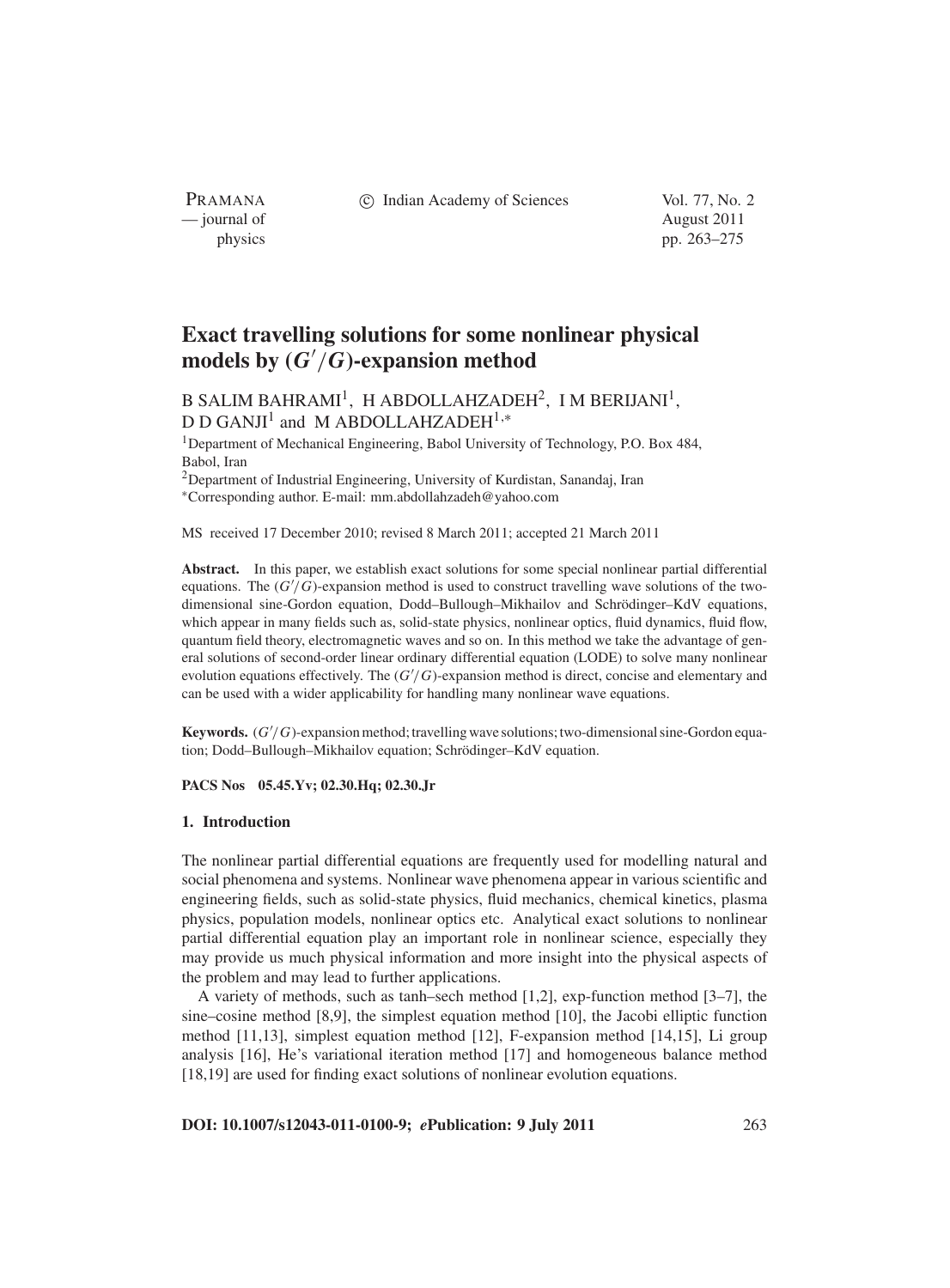The  $(G/G)$ -expansion method was proposed to look for exact solutions of nonlinear wave equations in [20]. The most important advantage of this method is that the special functions that one takes to expand the exact solution are the general solutions of the second-order linear equation and these solutions are well-known. This simplicity in searching the general solutions of many differential equations is an attractive characteristic of this method. Moreover, this method allows us to obtain a rich variety of exact solutions that contain more arbitrary constants compared to the solutions presented by other authors [20–24].

Physics and engineering often provide us with complicated nonlinear equations, such as sine-Gordon equation, Schrödinger equation, coupled Schrödinger–KdV equations etc. In this paper, we shall apply the  $(G/G)$ -expansion method to obtain the exact travelling wave solution of the two-dimensional sine-Gordon equation, Dodd–Bullough–Mikhailov equation and the Schrödinger–KdV equation

$$
u_{tt} - u_{xx} - u_{yy} + m^2 \sin u = 0, \tag{1.1}
$$

$$
u_{xt} + p e^u + q e^{-2u} = 0,
$$
\n(1.2)

$$
\begin{cases}\n iu_t = u_{xx} + uv \\
v_t + 6vv_x + v_{xxx} = (|u|^2)_x\n\end{cases} (1.3)
$$

The rest of the paper is organized as follows. In §2, we present a methodology of the generalized  $(G'/G)$ -expansion method. In §3, we apply our method to the mentioned equations. In §4, some conclusions are given.

# **2.** The  $(G'/G)$ -expansion method

Wang has summarized the main steps for using (*G* /*G*)-expansion method, as follows:

(1) Introducing the wave variable into the PDE, we get

$$
\phi(u, u_t, u_x, u_{tt}, u_{xx}, u_{xt}, u_{xxx}, \ldots) = 0, \qquad (2.1)
$$

where  $u(x, t)$  is the travelling wave solution. This enables us to use the following changes:

$$
u(x, t) = U(\xi),
$$
\n(2.2)

$$
\frac{\partial}{\partial t} = -c \frac{d}{d\xi}, \qquad \frac{\partial^2}{\partial t^2} = c^2 \frac{d^2}{d\xi^2},
$$

$$
\frac{\partial}{\partial x} = \frac{d}{d\xi}, \qquad \frac{\partial^2}{\partial x^2} = \frac{d^2}{d\xi^2}, \dots
$$
(2.3)

and the other derivatives are calculated in the same way. Using (2.3) and (2.2), the nonlinear partial differential equation (PDE) (2.1) changes to a nonlinear ordinary differential equation (ODE):

$$
\psi\left(U, -cU', U', c^2U'', U'', -cU', U''', \ldots\right) = 0. \tag{2.4}
$$

If all the terms of the resulting ODE contain derivatives in  $\xi$ , then by integrating this equation and considering the constant of integration to be zero, we obtain a simplified ODE.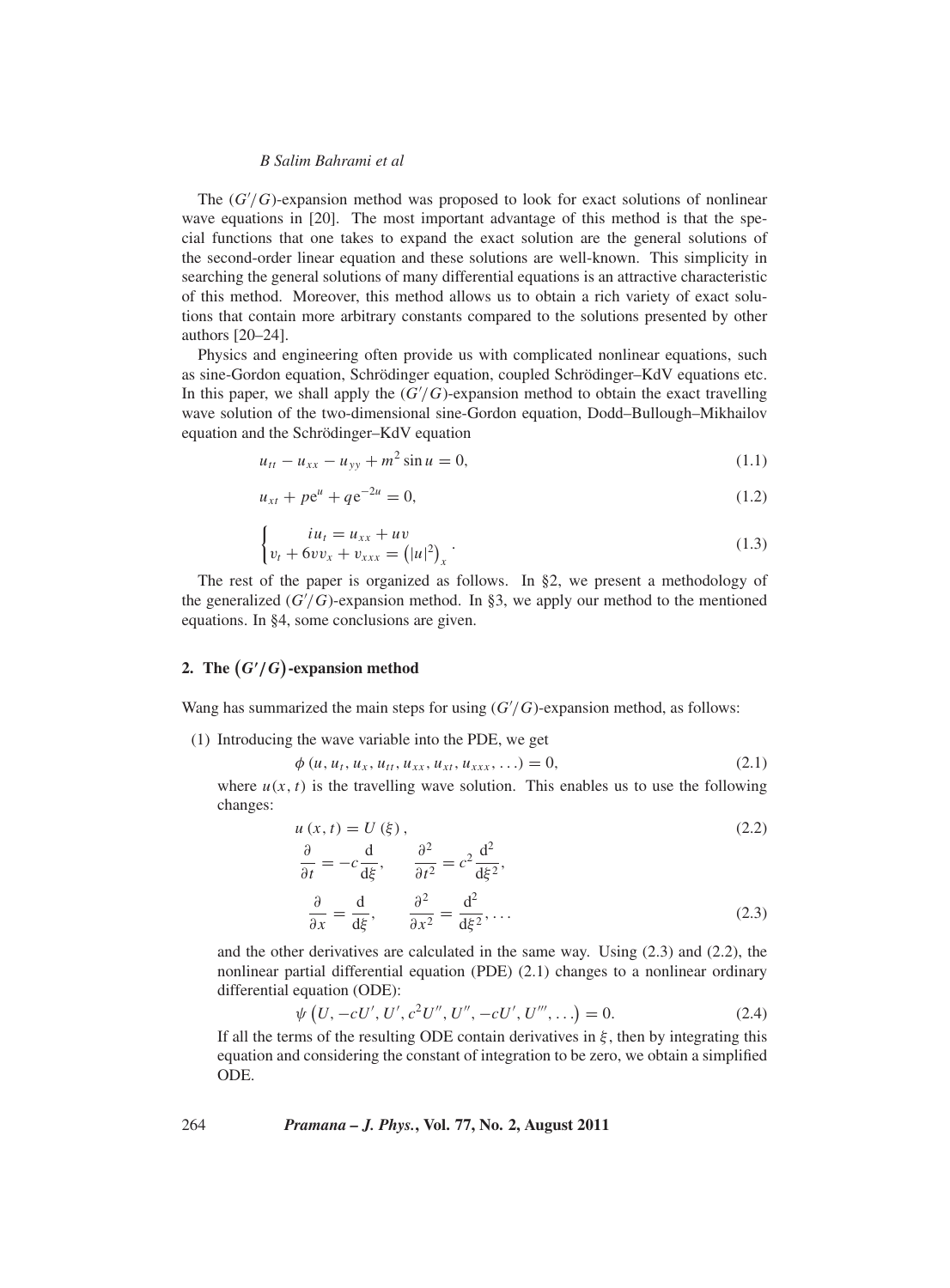#### *Exact tra*v*elling solutions for some nonlinear physical models*

(2) Suppose that the solution of ODE (2.2) can be expressed by a polynomial in  $(G/G)$ as follows:

$$
U(\xi) = \sum_{i=0}^{m} a_i \left(\frac{G'}{G}\right)^i = a_m \left(\frac{G'}{G}\right)^m + \cdots, \qquad (2.5)
$$

where  $G = G(\xi)$  satisfies the second-order linear ordinary differential equation (LODE) in the form:

$$
G'' + \lambda G' + \mu G = 0,\tag{2.6}
$$

where

$$
G' = dG(\xi)/d\xi
$$
,  $G'' = d^2G(\xi)/d\xi^2$ .

 $a_i, \ldots, a_m, \lambda$  and  $\mu$  are constants to be determined later,  $a_m \neq 0$ , the unwritten part in  $(2.5)$  is a polynomial in  $(G'/G)$ , but the degree of which is generally equal to or less than  $m - 1$ . The positive integer  $m$  can be determined by considering the homogeneous balance between the highest order derivatives and higher order nonlinear terms appearing in ODE (2.4).

- (3) By substituting eq. (2.5) along with the second-order LODE (2.6) into eq. (2.4) and collecting all terms with the same order of  $(G/G)$  together, the left-hand side of eq. (2.4) is converted into another polynomial in (*G* /*G*). Equating each coefficient of this polynomial to zero, yield a set of algebraic equations involving  $a_i, \ldots, a_m, \lambda, c$ and  $\mu$ .
- (4) By assuming that the constants  $a_i, \ldots, a_m, \lambda, c$  and  $\mu$  can be obtained by solving the algebraic equations in Step 3, since the general solutions of the second-order LODE (2.6) have been well known for us, then substituting  $a_i, \ldots, a_m, c$  and general solutions of eq. (2.6) into eq. (2.5) we have more travelling wave solutions of the nonlinear evolution equation (2.1).

It should be noted that (*G* /*G*)-expansion method is similar or we can say, it is a special case of the so-called simplest equation method. The basic idea of the simplest equation method is the assumption of the solution as finite polynomial series expansion of the standard anzats  $\psi'/\psi$ , where  $\psi$  are functions that satisfy some ordinary differential equations. These ordinary differential equations are referred to as the simplest equations. These simplest special equations are, for example, the functions tanh  $(k\xi)$  for the tanh-method, Weierstrass elliptic function, the Ricatti equation and the Bernoulli equation.

## **3. Applications to special nonlinear equations**

#### 3.1 *Two-dimensional sine-Gordon equation*

Let us consider a two-dimensional sine-Gordon equation:

$$
u_{tt} - u_{xx} - u_{yy} + m^2 \sin u = 0, \tag{3.1}
$$

which appear in many fields such as the propagation of fluxons in Josephson junctions [25,26] between two superconductors, dislocation dynamics in crystal lattices, vortex states

*Pramana – J. Phys.***, Vol. 77, No. 2, August 2011** 265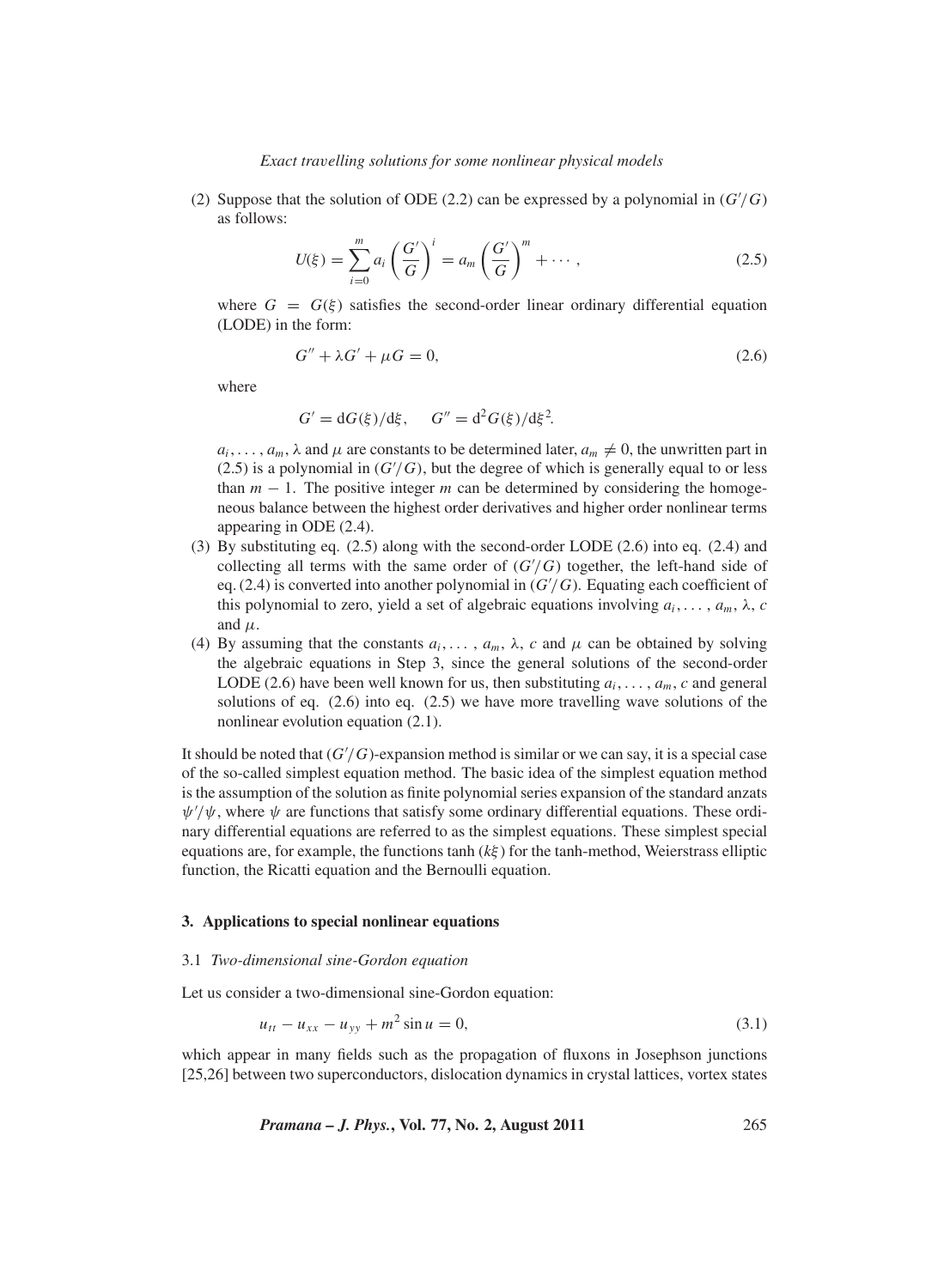in spin systems with an anisotropy created by an external magnetic field, solid-state physics, nonlinear optics, fluid dynamics and so on [27,28]. This is why the sine-Gordon equation was studied successively by many authors [29,30].

To look for the travelling wave solutions of eq. (3.1), we make transformation  $v = e^{in}$ ,  $v(x, t) = V(\xi), \xi = x + \alpha y + \beta t$ , and generate the reduced nonlinear ODE in the form

$$
2(\beta^2 - \alpha^2 - 1)(VV'' - V^2) + m^2(V^3 - V) = 0.
$$
 (3.2)

Suppose that the solution of ODE (3.2) can be expressed as

$$
V(\xi) = a_m \left(\frac{G'}{G}\right)^m + \cdots, \tag{3.3}
$$

where  $G = G(\xi)$  satisfies the second-order LODE of the form

$$
G'' + \lambda G' + \mu G = 0. \tag{3.4}
$$

By using eqs (3.3) and (3.4) the following equations can be easily derived:

$$
V^{3}(\xi) = a_{m}^{3} \left(\frac{G'}{G}\right)^{3m} + \cdots,
$$
  
\n
$$
V'^{2}(\xi) = m^{2} a_{m}^{2} \left(\frac{G'}{G}\right)^{2m+2} + \cdots,
$$
  
\n
$$
V(\xi) V''(\xi) = m(m+1) a_{m}^{2} \left(\frac{G'}{G}\right)^{2m+2} + \cdots.
$$
\n(3.5)

Considering the homogeneous balance between  $V^3$  and  $VV''$  in eq. (3.2), based on eq. (3.5), we required that  $3m = 2m + 2 \Rightarrow m = 2$ . So we can write eq. (3.3) as

$$
V(\xi) = a_0 + a_1 \left(\frac{G'}{G}\right) + a_2 \left(\frac{G'}{G}\right)^2, \quad a_2 \neq 0.
$$
\n(3.6)

By using eqs (3.4) and (3.6), the following equations can be derived:

$$
V^{3}(\xi) = a_{0}^{3} + 3a_{0}^{2}a_{1} \left(\frac{G'}{G}\right) + \left(3a_{0}^{2}a_{2} + 3a_{0}a_{1}^{2}\right) \left(\frac{G'}{G}\right)^{2} + \left(a_{1}^{3} + 6a_{0}a_{1}a_{2}\right) \left(\frac{G'}{G}\right)^{3} + \left(3a_{1}^{2}a_{2} + 3a_{0}a_{2}^{2}\right) \left(\frac{G'}{G}\right)^{4} + 3a_{1}a_{2}^{2} \left(\frac{G'}{G}\right)^{5} + a_{2}^{3} \left(\frac{G'}{G}\right)^{6},
$$
\n(3.7)

$$
V^2 = a_1^2 \mu^2 + (4a_2 \mu^2 a_1 + 2a_1^2 \lambda \mu) \left(\frac{G'}{G}\right)
$$
  
+  $(a_1^2 \lambda^2 + 8a_1 \lambda a_2 \mu + 4a_2^2 \mu^2 + 2a_1^2 \mu) \left(\frac{G'}{G}\right)^2$   
+  $(2a_2^2 \lambda + 4a_1 \lambda^2 a_2 + 8a_1 a_2 \mu + 8a_2^2 \lambda \mu) \left(\frac{G'}{G}\right)^3$   
+  $(8a_1 a_2 \lambda + 4a_2^2 \lambda^2 + 8a_2^2 \mu + a_1^2) \left(\frac{G'}{G}\right)^4$   
+  $(8a_2^2 \lambda + 4a_1 a_2) \left(\frac{G'}{G}\right)^5 + 4a_2^2 \left(\frac{G'}{G}\right)^6$  (3.8)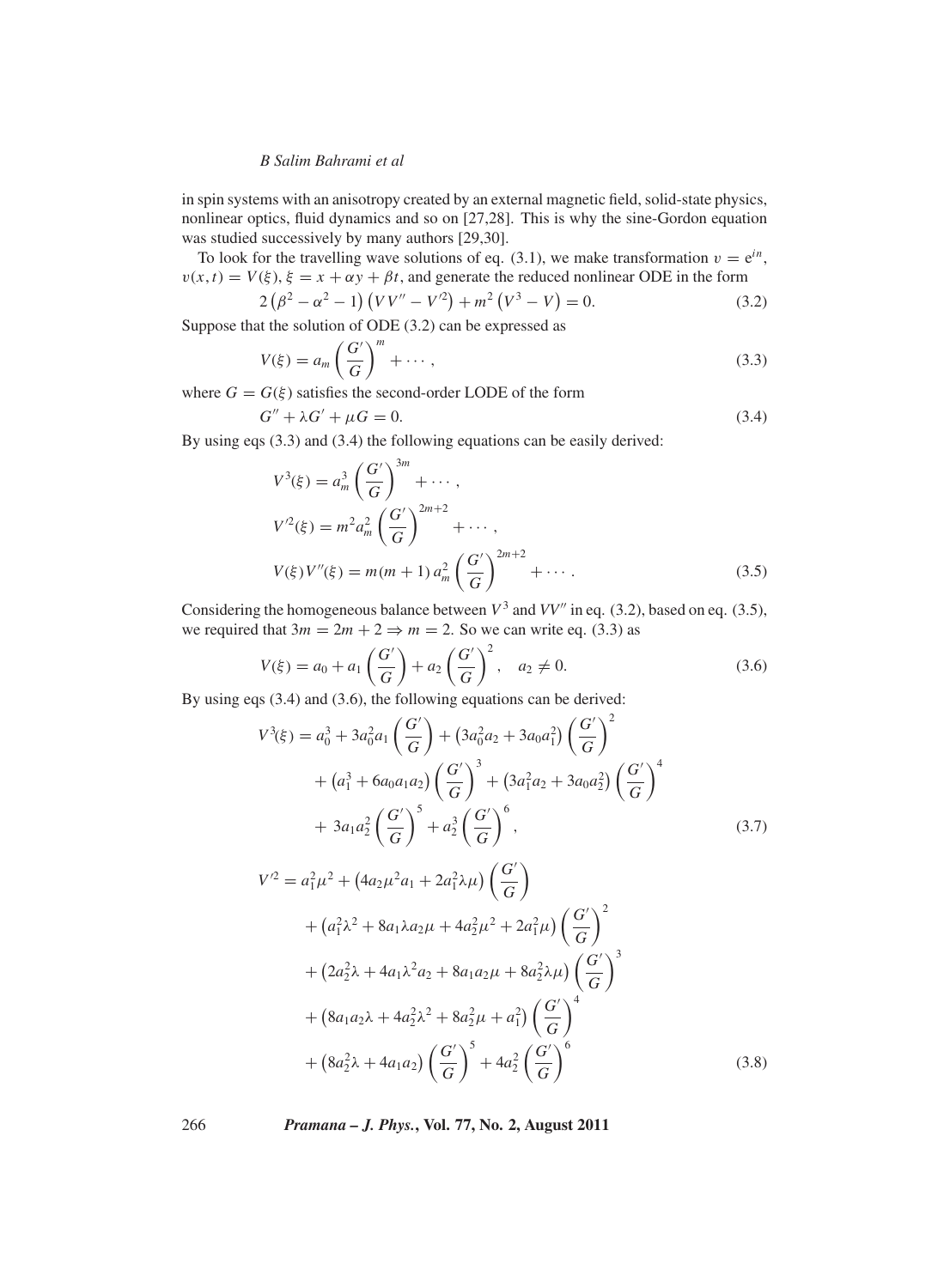and

$$
VV'' = 2a_0a_2\mu^2 + a_0a_1\lambda\mu
$$
  
+  $(2a_1a_2\mu^2 + 2a_0a_1\mu + a_0a_1\lambda^2 + 6a_0a_2\lambda\mu + a_1^2\lambda\mu)\left(\frac{G'}{G}\right)$   
+  $(2a_1^2\mu + 4a_0a_2\lambda^2 + 8a_0a_2\mu + 2a_2^2\mu^2 + a_1^2\lambda^2 + 3a_0a_1\lambda + 7a_1a_2\lambda\mu)\left(\frac{G'}{G}\right)^2$   
+  $(2a_0a_1 + 3a_1^2\lambda + 10a_0a_2\lambda + 6a_2^2\lambda\mu + 5a_1a_2\lambda^2 + 10a_1a_2\mu)\left(\frac{G'}{G}\right)^3$   
+  $(4a_2^2\lambda^2 + 13a_1a_2\lambda + 6a_0a_2 + 8a_2^2\mu + 2a_1^2)\left(\frac{G'}{G}\right)^4$   
+  $(10a_2^2\lambda + 8a_1a_2)\left(\frac{G'}{G}\right)^5 + 6a_2^2\left(\frac{G'}{G}\right)^6$ . (3.9)

By substituting eqs (3.6)–(3.9) into eq. (3.2) and collecting all terms with the same power of  $(G'/G)$  together, the left-hand side of eq.  $(3.2)$  is converted into another polynomial in (*G* /*G*). Equating each coefficient of this polynomial to zero, yields a set of simultaneous algebraic equations for  $a_0$ ,  $a_1$ ,  $a_2$ ,  $\lambda$ ,  $\mu$ ,  $\alpha$  and  $\beta$  as follows:

$$
\left(\frac{G'}{G}\right)^{0}: m^{2}a_{0}^{3} - 2\alpha^{2}a_{0}a_{1}\lambda\mu - m^{2}a_{0} + 2a_{1}^{2}\mu^{2} - 2a_{0}a_{1}\lambda\mu
$$
  
+  $2\beta^{2}a_{0}a_{1}\lambda\mu + 2\alpha^{2}a_{1}^{2}\mu^{2} - 4a_{0}a_{2}\mu^{2} + 4\beta^{2}a_{0}a_{2}\mu^{2}$   
-  $2\beta^{2}a_{1}^{2}\mu^{2} - 4\alpha^{2}a_{0}a_{2}\mu^{2} = 0,$  (3.10a)  

$$
\left(\frac{G'}{G}\right)^{1} := 12a_{0}a_{2}\lambda\mu - 4\alpha^{2}a_{0}a_{1}\mu - m^{2}a_{1} - 4a_{0}a_{1}\mu + 12\beta^{2}a_{0}a_{2}\lambda\mu
$$
  
-  $2\beta^{2}a_{1}^{2}\lambda\mu + 4\beta^{2}a_{0}a_{1}\mu + 2\alpha^{2}a_{1}^{2}\lambda\mu + 2a_{1}^{2}\lambda\mu + 3m^{2}a_{1}a_{0}^{2}$   
-  $2a_{0}a_{1}\lambda^{2} + 4a_{1}a_{2}\mu^{2} - 4\beta^{2}a_{1}a_{2}\mu^{2} - 2\alpha^{2}a_{0}a_{1}\lambda^{2}$   
-  $12\alpha^{2}a_{0}a_{2}\lambda\mu + 2\beta^{2}a_{0}a_{1}\lambda^{2} + 4\alpha^{2}a_{1}a_{2}\mu^{2} = 0,$  (3.10b)  

$$
\left(\frac{G'}{G}\right)^{2} : 2a_{1}a_{2}\lambda\mu + 6\beta^{2}a_{0}a_{1}\lambda - 6a_{0}a_{1}\lambda - 8a_{0}a_{2}\lambda^{2} - 16\beta^{2}a_{0}a_{2}\mu
$$
  
+  $4a_{2}^{2}\mu^{2} + 4\alpha^{2}a_{2}^{2}\mu^{2} - m^{2}a_{2} - 8\alpha^{2}a_{0}a_{2}\lambda^{2} + 3m^{2}a_{2}a_{0}^{2}$   
-  $6\alpha^{2}a_{0}a_{1}\lambda$ 

+ 
$$
m^2 a_1^3 - 20a_0 a_2 \lambda - 4a_1 a_2 \mu + 2\beta^2 a_0 a_1 + 2\beta^2 a_1 a_2 \lambda^2
$$
  
-  $2\alpha^2 a_1 a_2 \lambda^2 + 4\beta^2 a_1 a_2 \mu - 2\alpha^2 a_1^2 \lambda = 0,$  (3.10d)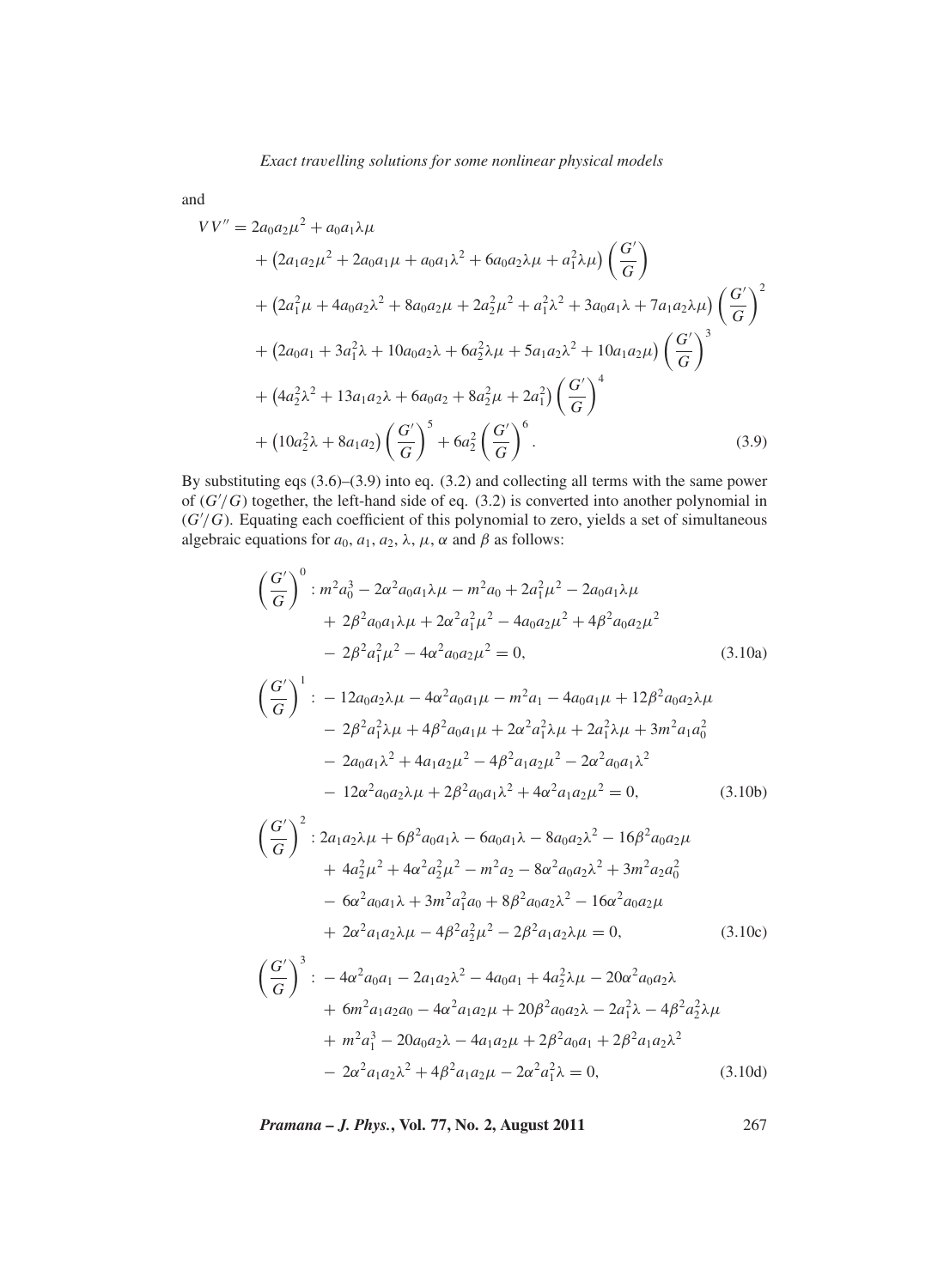$$
\left(\frac{G'}{G}\right)^4: 10\beta^2 a_1 a_2 \lambda - 12\alpha^2 a_0 a_2 + 3m^2 a_1^2 a_2 - 10\alpha^2 a_1 a_2 \lambda + 12\beta^2 a_0 a_2 - 2a_1^2 + 2\beta^2 a_1^2 - 2\alpha^2 a_1^2 - 10a_1 a_2 \lambda + 3m^2 a_2^2 a_0 - 12a_0 a_2 = 0,
$$
\n(3.10e)

$$
\left(\frac{G'}{G}\right)^5: -4a_2^2 + m^2 a_2^3 - 4\alpha^2 a_2^2 + 4\beta^2 a_2^2 = 0,\tag{3.10f}
$$

$$
\left(\frac{G'}{G}\right)^6: -4\alpha^2 a_2^2 \lambda - 4a_2^2 \lambda + 4\beta^2 a_2^2 \lambda - 8\alpha^2 a_1 a_2 - 8a_1 a_2 + 8\beta^2 a_1 a_2 + 3m^2 a_1 a_2^2 = 0.
$$
 (3.10g)

Solving these algebraic equations yields

$$
a_0 = \pm \frac{\lambda^2}{4\mu - \lambda^2}, \quad a_1 = \pm \frac{4\lambda}{4\mu - \lambda^2}, \quad a_2 = \pm \frac{4}{4\mu - \lambda^2},
$$

$$
\alpha = \sqrt{-\frac{\beta^2 \lambda^2 \mp m^2 - 4\beta^2 \mu + 4\mu - \lambda^2}{4\mu - \lambda^2}}, \tag{3.11}
$$

where  $\lambda$  and  $\mu$  are arbitrary constants.

By using eqs (3.14), expression (3.6) can be written as

$$
V(\xi) = \mp \frac{1}{4\mu - \lambda^2} \left( \lambda^2 + 4\lambda \left( \frac{G'}{G} \right) + 4 \left( \frac{G'}{G} \right)^2 \right),\tag{3.12}
$$

where

$$
\xi = x + \sqrt{-\frac{\beta^2 \lambda^2 \mp m^2 - 4\beta^2 \mu + 4\mu - \lambda^2}{4\mu - \lambda^2}} y + \beta t.
$$

By using eqs (3.4), (3.12), we can understand that the solutions to eq. (3.2) turn out to involve the expressions (3.13a) or (3.13b) defined, respectively, as

$$
\phi_1 = \frac{C_1 \sinh(k\xi) + C_2 \cosh(k\xi)}{C_1 \cosh(k\xi) + C_2 \sinh(k\xi)}, \quad k = \frac{\sqrt{\lambda^2 - 4\mu}}{2}
$$
\n(3.13a)

$$
\phi_2 = \frac{-C_1 \sin(k\xi) + C_2 \cos(k\xi)}{C_1 \cos(k\xi) + C_2 \sin(k\xi)}, \quad k = \frac{\sqrt{4\mu - \lambda^2}}{2}.
$$
\n(3.13b)

Substituting the general solution of eq. (2.6) into eq. (3.12) and considering (3.13), we have the solutions of eq. (3.2) as follows:

When 
$$
\lambda^2 - 4\mu > 0
$$
,

$$
V_1(\xi) = \pm (\phi_1)^2, \tag{3.14}
$$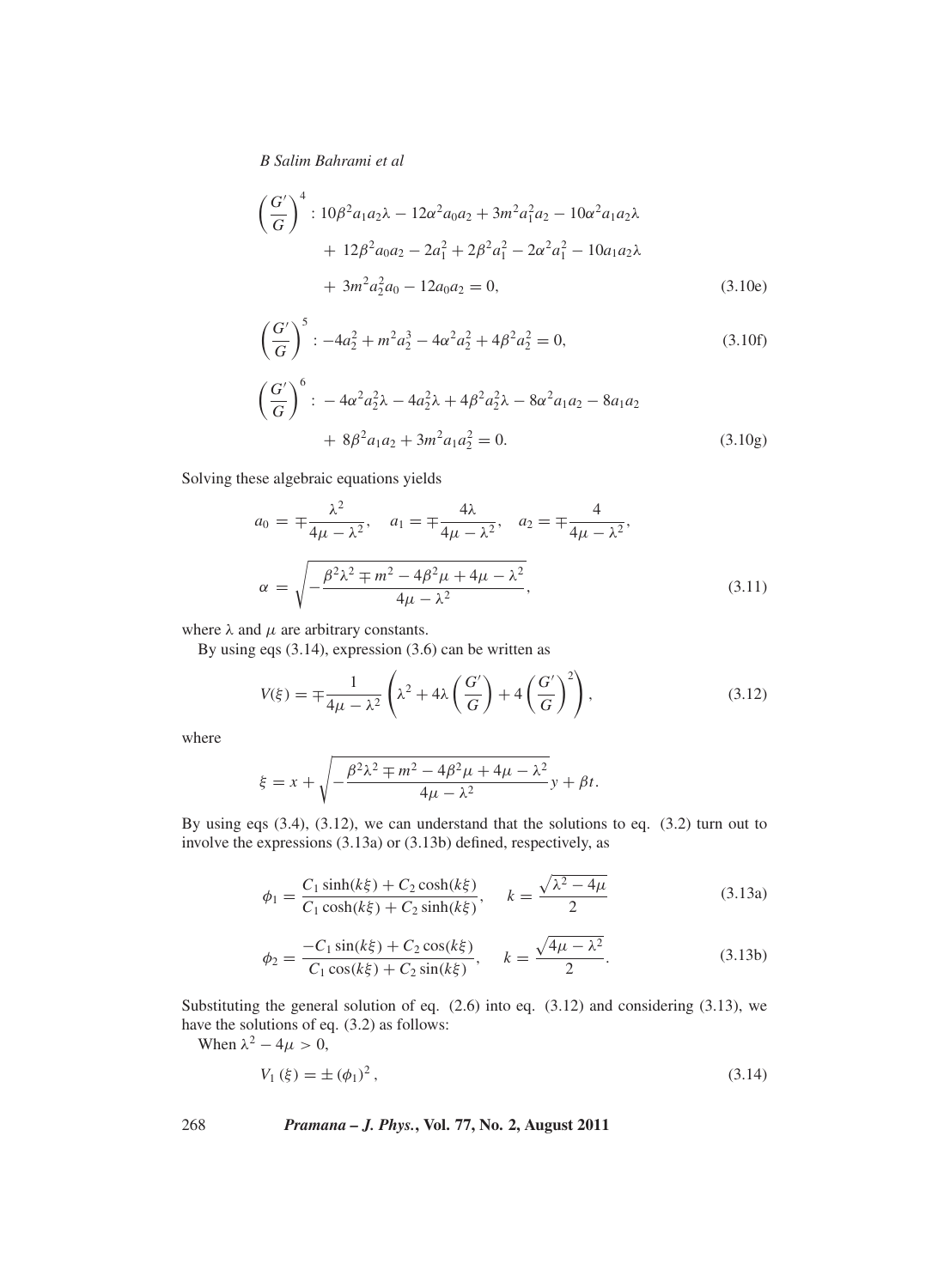where

$$
\xi = x + \sqrt{-\frac{\beta^2 + \lambda^2 \mp m^2 - 4\beta^2 \mu + 4\mu - \lambda^2}{4\mu - \lambda^2}} y + \beta t.
$$

When  $\lambda^2 - 4\mu < 0$ ,

$$
V_2(\xi) = \pm (\phi_2)^2, \tag{3.15}
$$

where

$$
\xi = x + \sqrt{-\frac{\beta^2 + \lambda^2 \mp m^2 - 4\beta^2 \mu + 4\mu - \lambda^2}{4\mu - \lambda^2}} y + \beta t.
$$

Recalling that  $v = e^{iu}$ , and using the travelling wave reduction  $v(x,t) = V(\xi)$ , we have: When  $\lambda^2 - 4\mu > 0$ ,

$$
u_1(x, y, t) = \arccos\left(\frac{1 + \phi_1^4}{\pm 2\phi_1^2}\right),\tag{3.16}
$$

where

$$
\xi = x + \sqrt{-\frac{\beta^2 + \lambda^2 \mp m^2 - 4\beta^2 \mu + 4\mu - \lambda^2}{4\mu - \lambda^2}} y + \beta t.
$$

When  $\lambda^2 - 4\mu < 0$ ,

$$
u_2(x, y, t) = \arccos\left(\frac{1 + \phi_2^4}{\pm 2\phi_2^2}\right),\tag{3.17}
$$

where

$$
\xi = x + \sqrt{-\frac{\beta^2 + \lambda^2 \mp m^2 - 4\beta^2 \mu + 4\mu - \lambda^2}{4\mu - \lambda^2}} y + \beta t
$$

 $C_1$ ,  $C_2$  are arbitrary constants. If  $C_1$  and  $C_2$  are taken as special values, the various results can be rediscovered. For instance, if  $C_2^2 < C_1^2$  in (3.13a), we put  $C_2/C_1 = \tanh(k\xi_0)$  and then  $\phi_1 = \tanh(k (\xi + \xi_0))$  and if  $C_2^2 > C_1^2$  in (3.13a), we put  $C_1/C_2 = \tanh(k\xi_0)$  and then  $\phi_1 = \tanh(k(\xi + \xi_0))$ . So  $u_1(x, y, t)$  can be written as

$$
u_1(x, y, t) = \arccos\left(\frac{1 + \tanh^4(k (\xi + \xi_0))}{\pm 2 \tanh^2(k (\xi + \xi_0))}\right),\tag{3.18}
$$

$$
u_1(x, y, t) = \arccos\left(\frac{1 + \tan^4\left(k\left(\xi + \xi_0\right)\right)}{\pm 2\tan^2\left(k\left(\xi + \xi_0\right)\right)}\right),\tag{3.19}
$$

where

$$
\xi = x + \sqrt{-\frac{\beta^2 k^2 \mp m^2 - 4k^2}{4k^2}} y + \beta t.
$$

The above results are equal to the exact solution of eq. (3.1) obtained by Fan and Hon [29]. Note that  $\xi_0$  may be removed trivially by translating the *x*-coordinate origin.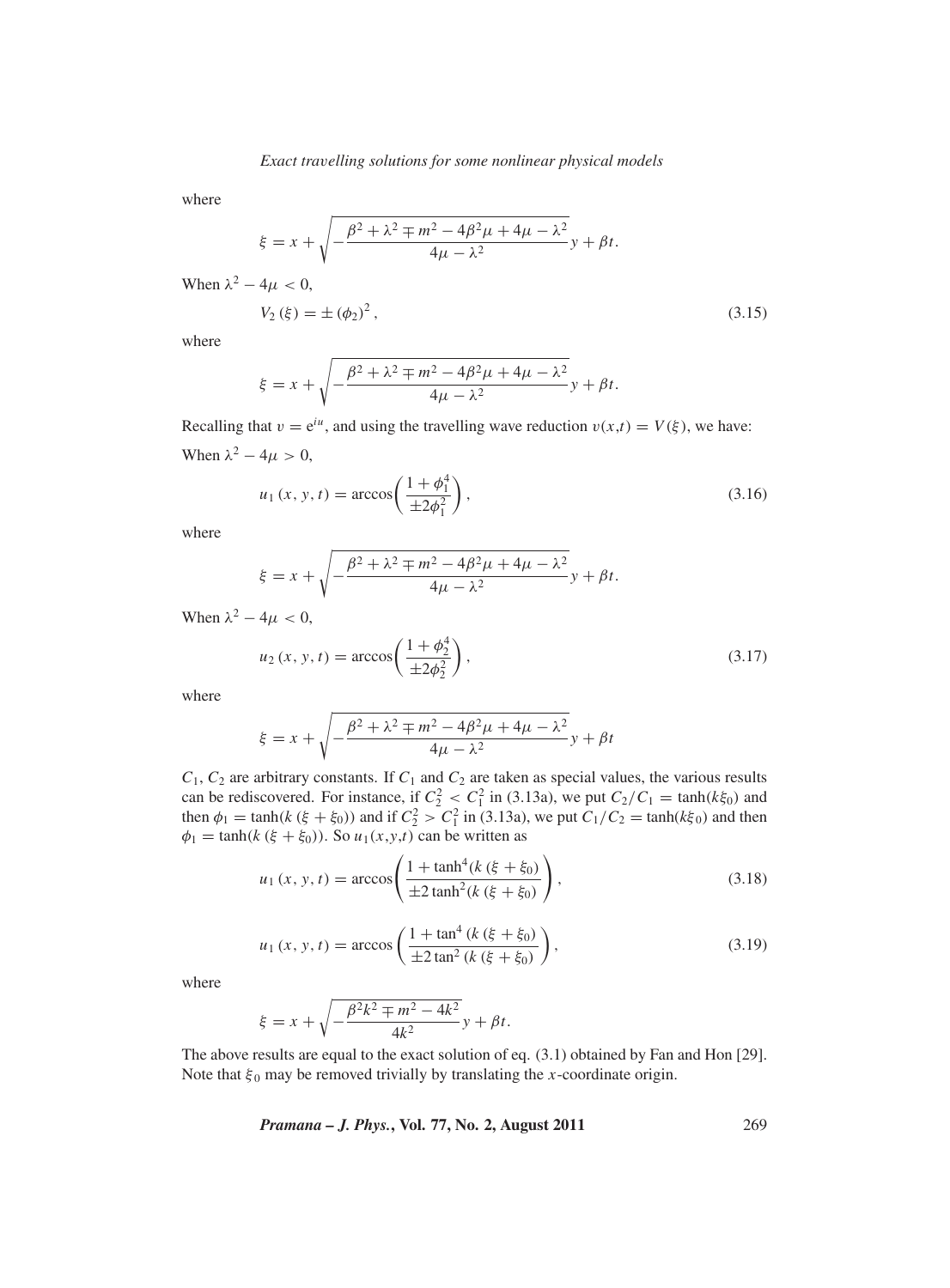#### 3.2 *Dodd–Bullough–Mikhailo*v *equation*

In this section we apply the  $(G/G)$ -expansion method to the Dodd–Bullough–Mikhailov equation:

$$
u_{xt} + p e^{u} + q e^{-2u} = 0,
$$
\n(3.20)

which becomes Liouville equation at  $q = 0$ . The Dodd–Bullough–Mikhailov equation appears in problems varying from fluid flow to quantum field theory and has been investigated by many authors [31,32].

We make transformation  $v = e^u$ ,  $v(x, t) = V(\xi)$  and  $\xi = x - ct$ , then eq. (3.20) changes to a nonlinear ODE:

$$
cVV'' - c(V')^{2} + pV^{3} + q = 0.
$$
\n(3.21)

Considering the homogeneous balance between  $V^3$  and  $VV''$  in eq. (3.21), we required that  $3m = 2m + 2 \Rightarrow m = 2$ . So we suppose that the solution of eq. (3.21) is of the form

$$
V(\xi) = a_0 + a_1 \left(\frac{G'}{G}\right) + a_2 \left(\frac{G'}{G}\right)^2, \quad a_2 \neq 0.
$$
 (3.22)

By using eqs (3.22), (3.21) and (2.6), and after simple manipulations we reach a system of algebraic equation which yields

$$
a_0 = \frac{(-q/p)^{1/3} (2\mu + \lambda^2)}{-4\mu + \lambda^2}, \quad a_1 = \frac{6\lambda (-q/p)^{1/3}}{-4\mu + \lambda^2},
$$
  

$$
a_2 = \frac{6(-q/p)^{1/3}}{-4\mu + \lambda^2}, \quad c = \frac{3p(-q/p)^{1/3}}{-4\mu + \lambda^2}.
$$
 (3.23)

By using eqs (3.4), (3.23), (3.22) and recalling that  $v = e^u$  and using the travelling wave reduction  $v(x, t) = V(\xi)$  we have:

When  $\lambda^2 - 4\mu > 0$ ,

$$
u_1(x,t) = \ln\left(-\frac{1}{2}\left(-\frac{q}{p}\right)^{1/3} + \frac{3}{2}\left(-\frac{q}{p}\right)^{1/3}(\phi_1)^2\right),\tag{3.24}
$$

where

$$
\xi = x - \left( \frac{3p (-q/p)^{1/3}}{-4\mu + \lambda^2} \right) t.
$$

When  $\lambda^2 - 4\mu < 0$ ,

$$
u_2(x,t) = \ln\left(-\frac{1}{2}\left(-\frac{q}{p}\right)^{1/3} - \frac{3}{2}\left(-\frac{q}{p}\right)^{1/3}(\phi_2)^2\right),\tag{3.25}
$$

where

$$
\xi = x - \left( \frac{3p (-q/p)^{1/3}}{-4\mu + \lambda^2} \right) t,
$$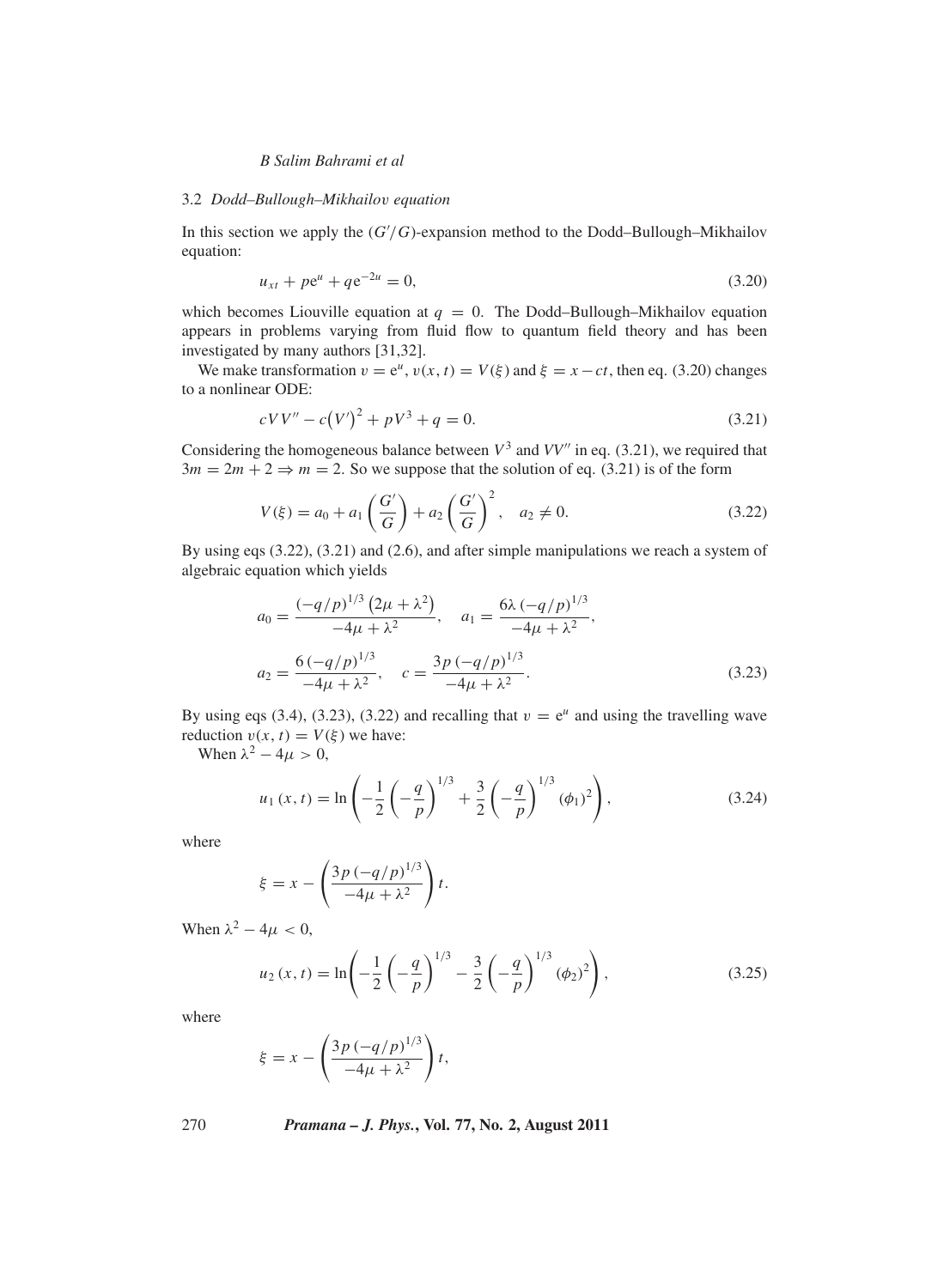$C_1$ ,  $C_2$  are arbitrary constants. If  $C_1$  and  $C_2$  are taken as special values, the various results can be rediscovered. For instance, if  $C_2^2 < C_1^2$  in (3.13a), we put  $C_2/C_1 = \tanh(k\xi_0)$  and then  $\phi_1 = \tanh(k(\xi + \xi_0))$  and if  $C_2^2 > C_1^2$  in (3.13a), we put  $C_1/C_2 = \tanh(k\xi_0)$  and then  $\phi_1 = \tanh(k(\xi + \xi_0))$ . So  $u_1(x, t)$  can be written as

$$
u_1(x,t) = \ln\left(\frac{1}{2}\left(\frac{q}{p}\right)^{1/3} \left(1 - 3\tanh^2(k(\xi + \xi_0))\right)\right),\tag{3.26a}
$$

$$
u_1(x,t) = \ln\left(\frac{1}{2}\left(\frac{q}{p}\right)^{1/3} \left(1 - 3\tan^2\left(k\left(\xi + \xi_0\right)\right)\right)\right),\tag{3.26b}
$$

where

$$
\xi = x - \left( \frac{3p (-q/p)^{1/3}}{4k^2} \right) t.
$$

Equation (3.26) is equal to the exact solution of eq. (3.20) obtained by Fan and Hon [29]. (There is a typographical error in the solutions in [29]: the *k* in the expressions for  $\xi$  should be  $k^2$ .)

#### 3.3 *Schrödinger–KdV equation*

The coupled Schrödinger–KdV equation

$$
iu_t - u_{xx} - uv = 0,
$$
  

$$
v_t + 6vv_x + v_{xxx} - (|u|^2)_x = 0,
$$
 (3.27)

is known to describe various processes in dusty plasma, such as Langmuir, dust-acoustic wave and electromagnetic waves [31–34]. Exact solution of eq. (3.27) was studied by many authors in refs [9,35,36]. Here the  $(G'/G)$ -expansion method is applied to system (3.27) and gives some new solutions. Let

$$
u = e^{i\theta} U(\xi), \quad v = V(\xi), \quad \theta = \alpha x + \beta t, \quad \xi = x + ct,
$$
 (3.28)

where  $\alpha$ ,  $\beta$  and  $c$  are constants.

Substituting eq. (3.28) into eq. (3.27), we find that  $c = 2\alpha$ , and *V*, *U* satisfy the following coupled nonlinear ordinary differential system:

$$
U'' + (\beta - \alpha^2) U + UV = 0,
$$
\n(3.29a)

$$
2\alpha V' + 6VV' + V''' - (U^2)' = 0.
$$
\n(3.29b)

Considering the homogeneous balance between  $UV$  and  $U''$  in eq. (3.29a) and that between  $(U^2)$  and *V'''* in eq. (3.29b) we required that  $m + n = n + 2$ ,  $2n + 1 = m + 2 \Rightarrow$  $n = 2, m = 2$ . So we suppose that the solution of eqs (3.29a) and (3.29b) is of the form

*Pramana – J. Phys.***, Vol. 77, No. 2, August 2011** 271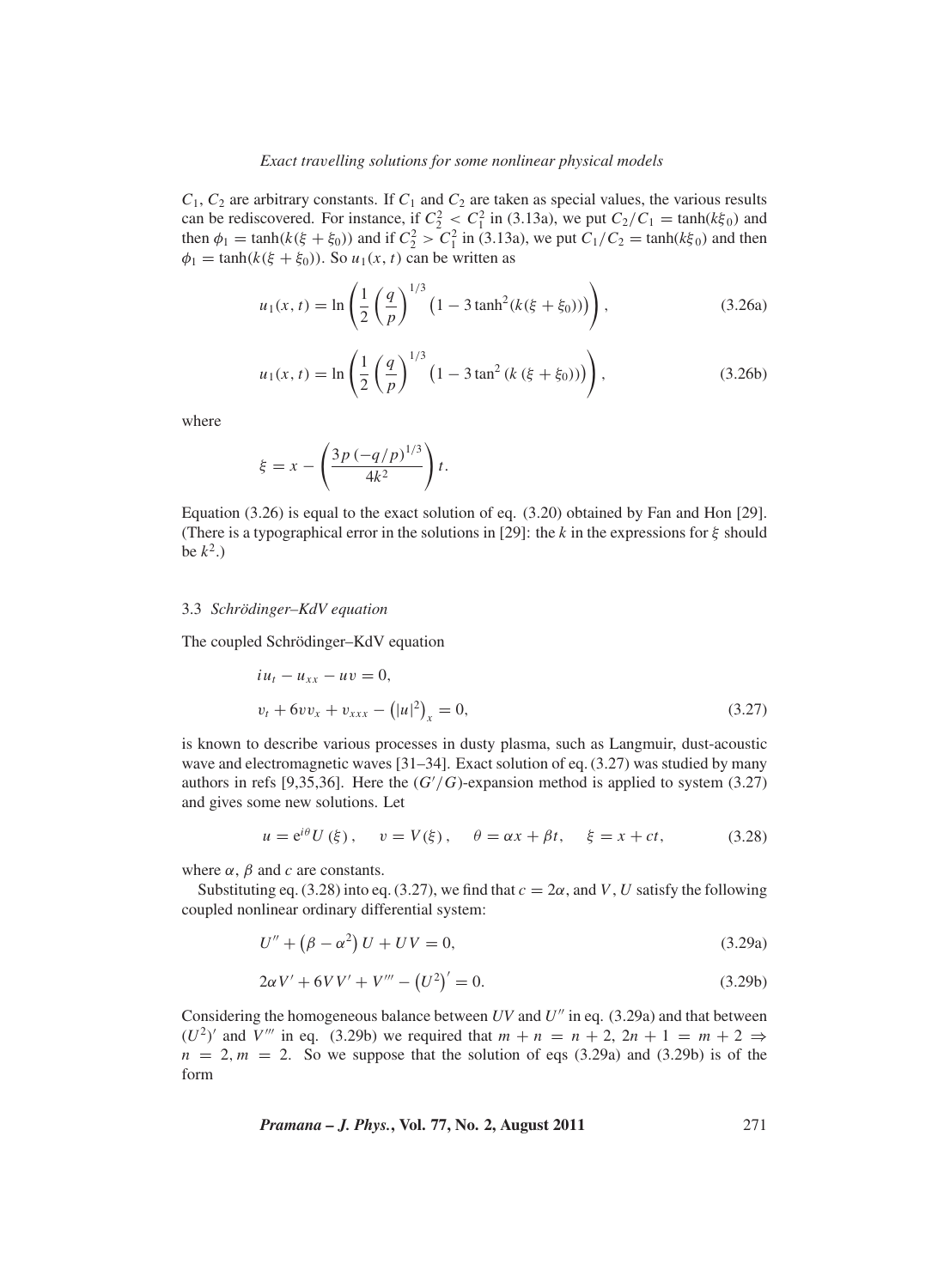$$
U(\xi) = a_0 + a_1 \left(\frac{G'}{G}\right) + a_2 \left(\frac{G'}{G}\right)^2, \quad a_2 \neq 0,
$$
\n(3.30)

$$
V(\xi) = b_0 + b_1 \left(\frac{G'}{G}\right) + b_2 \left(\frac{G'}{G}\right)^2, \quad b_2 \neq 0,
$$
\n(3.31)

where  $G = G(\xi)$  satisfies the second-order LODE (2.6) and  $a_0$ ,  $a_1$ ,  $a_2$ ,  $b_0$ ,  $b_1$ ,  $b_2$ ,  $\lambda$  and  $\mu$ are constants to be determined later.

By using eqs (3.30) and (3.31) and eq. (2.6), and solving the derived system of algebraic equations above, we have

$$
a_0 = \sqrt{2} (\lambda^2 + 2\mu), \quad a_1 = 6\sqrt{2}\lambda, \quad a_2 = 6\sqrt{2}
$$
  
\n
$$
b_0 = -\frac{5}{6}\lambda^2 - \frac{1}{3}\alpha - \frac{8}{3}\mu, \quad b_1 = -6\lambda, \quad b_2 = -6,
$$
  
\n
$$
\beta = -\frac{10}{3}\mu + \frac{5}{6}\lambda^2 + \frac{1}{3}\alpha + \alpha^2
$$
\n(3.32)

or

$$
a_0 = 6\sqrt{2}\mu, \quad a_1 = 6\sqrt{2}\lambda, \quad a_2 = 6\sqrt{2}
$$
  
\n
$$
b_0 = -\frac{1}{6}\lambda^2 - \frac{1}{3}\alpha - \frac{16}{3}\mu, \quad b_1 = -6\lambda, \quad b_2 = -6,
$$
  
\n
$$
\beta = \frac{10}{3}\mu - \frac{5}{6}\lambda^2 + \frac{1}{3}\alpha + \alpha^2,
$$
\n(3.33)

where  $\lambda$ ,  $\alpha$  and  $\mu$  are arbitrary constants.

By using eqs (3.30)–(3.33), and the general solution of eq. (2.6) and the travelling wave reductions  $u = e^{i\theta} U(\xi)$  and  $v = V(\xi)$ , we have the solutions of eq. (3.27) as follows: When  $\lambda^2 - 4\mu > 0$ ,

$$
u_1(x,t) = -\frac{\sqrt{2} (\lambda^2 - 4\mu)}{2} e^{i\theta} + \frac{3\sqrt{2} (\lambda^2 - 4\mu)}{2} (\phi_1)^2 e^{i\theta}, \qquad (3.34)
$$

$$
v_1(x,t) = \frac{2\left(\lambda^2 - 4\mu\right)}{3} - \frac{1}{3}\alpha - \frac{3\left(\lambda^2 - 4\mu\right)}{2}\left(\phi_1\right)^2,\tag{3.35}
$$

where

$$
\xi = x + 2\alpha t, \quad \theta = \alpha x + \left(-\frac{10}{3}\mu + \frac{5}{6}\lambda^2 + \frac{1}{3}\alpha + \alpha^2\right)t,
$$

or

$$
u_2(x,t) = -\frac{3\sqrt{2}(\lambda^2 - 4\mu)}{2} e^{i\theta} + \frac{3\sqrt{2}(\lambda^2 - 4\mu)}{2} (\phi_1)^2 e^{i\theta},
$$
(3.36)

$$
v_2(x,t) = \frac{4\left(\lambda^2 - 4\mu\right)}{3} - \frac{1}{3}\alpha - \frac{3\left(\lambda^2 - 4\mu\right)}{2}\left(\phi_1\right)^2,\tag{3.37}
$$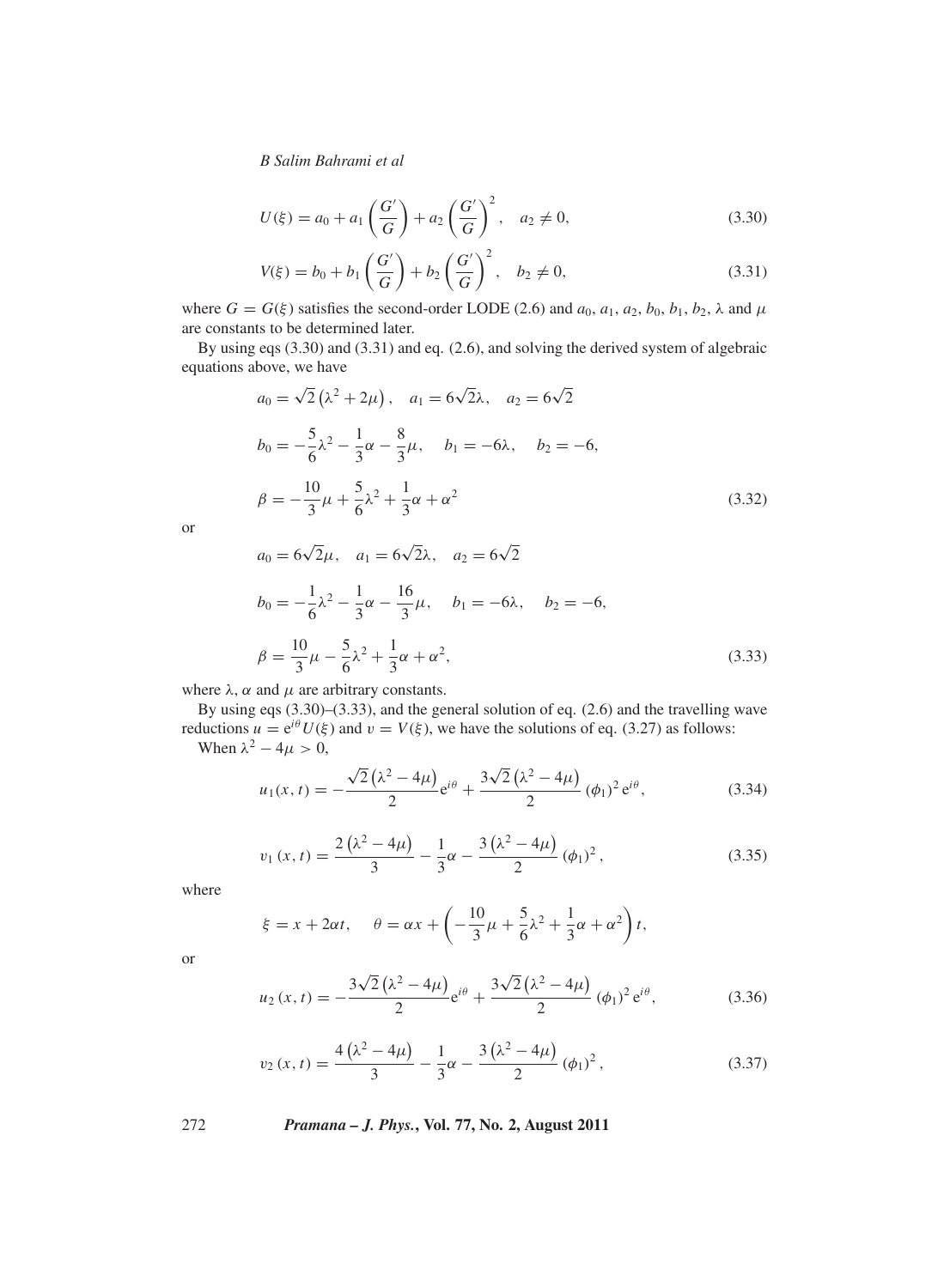where

$$
\xi = x + 2\alpha t, \quad \theta = \alpha x + \left(\frac{10}{3}\mu - \frac{5}{6}\lambda^2 + \frac{1}{3}\alpha + \alpha^2\right)t.
$$

When  $\lambda^2 - 4\mu < 0$ ,

$$
u_3(x,t) = \frac{\sqrt{2}(4\mu - \lambda^2)}{2} e^{i\theta} + \frac{3\sqrt{2}(4\mu - \lambda^2)}{2} (\phi_2)^2 e^{i\theta},
$$
 (3.38)

$$
v_3(x,t) = -\frac{2(4\mu - \lambda^2)}{3} - \frac{1}{3}\alpha - \frac{3(4\mu - \lambda^2)}{2} (\phi_2)^2, \tag{3.39}
$$

where

$$
\xi = x + 2\alpha t, \quad \theta = \alpha x + \left(-\frac{10}{3}\mu + \frac{5}{6}\lambda^2 + \frac{1}{3}\alpha + \alpha^2\right)t,
$$

or

$$
u_4(x,t) = \frac{3\sqrt{2}(4\mu - \lambda^2)}{2} e^{i\theta} + \frac{3\sqrt{2}(4\mu - \lambda^2)}{2} (\phi_2)^2 e^{i\theta}, \qquad (3.40)
$$

$$
v_4(x,t) = -\frac{4(4\mu - \lambda^2)}{3} - \frac{1}{3}\alpha - \frac{3(4\mu - \lambda^2)}{2}(\phi_2)^2,
$$
 (3.41)

where

$$
\xi = x + 2\alpha t, \quad \theta = \alpha x + \left(\frac{10}{3}\mu - \frac{5}{6}\lambda^2 + \frac{1}{3}\alpha + \alpha^2\right)t.
$$

 $C_1$ ,  $C_2$  are arbitrary constants. If  $C_1$  and  $C_2$  are taken as special values, the various results can be rediscovered. For instance, if  $C_2^2 \le C_1^2$  in (3.13a), we put  $C_1/C_2 = \tanh(k\xi_0)$  and then  $\phi_1 = \tanh(k(\xi + \xi_0))$  and if  $C_2^2 > C_1^2$  in (3.13a), we put  $C_1/C_2 = \tanh(k\xi_0)$  and then  $\phi_1 = \tanh(k(\xi + \xi_0))$ . Then  $u_2(x, t)$  and  $v_2(x, t)$  can be written as

$$
u_2(x,t) = -6\sqrt{2k^2}\left(1 - \tanh^2(k(\xi + \xi_0))\right)e^{i\theta},\tag{3.42}
$$

$$
v_2(x,t) = \frac{1}{3} \left( 16k^2 - \alpha \right) - 6k^2 \tanh^2 \left( k \left( \xi + \xi_0 \right) \right),\tag{3.43}
$$

where

$$
\xi = x + 2\alpha t, \quad \theta = \alpha x + \left(-\frac{10}{3}k^2 + \frac{1}{3}\alpha + \alpha^2\right)t.
$$

which is equal to the exact solution of eq. (3.27) obtained by Fan and Hon [29].

#### **4. Conclusions**

We have successfully implemented the  $(G/G)$ -expansion method to establish travelling wave solution of the two-dimensional sine-Gordon equation, Dodd–Bullough–Mikhailov equation and the Schrödinger–KdV equation.

*Pramana – J. Phys.***, Vol. 77, No. 2, August 2011** 273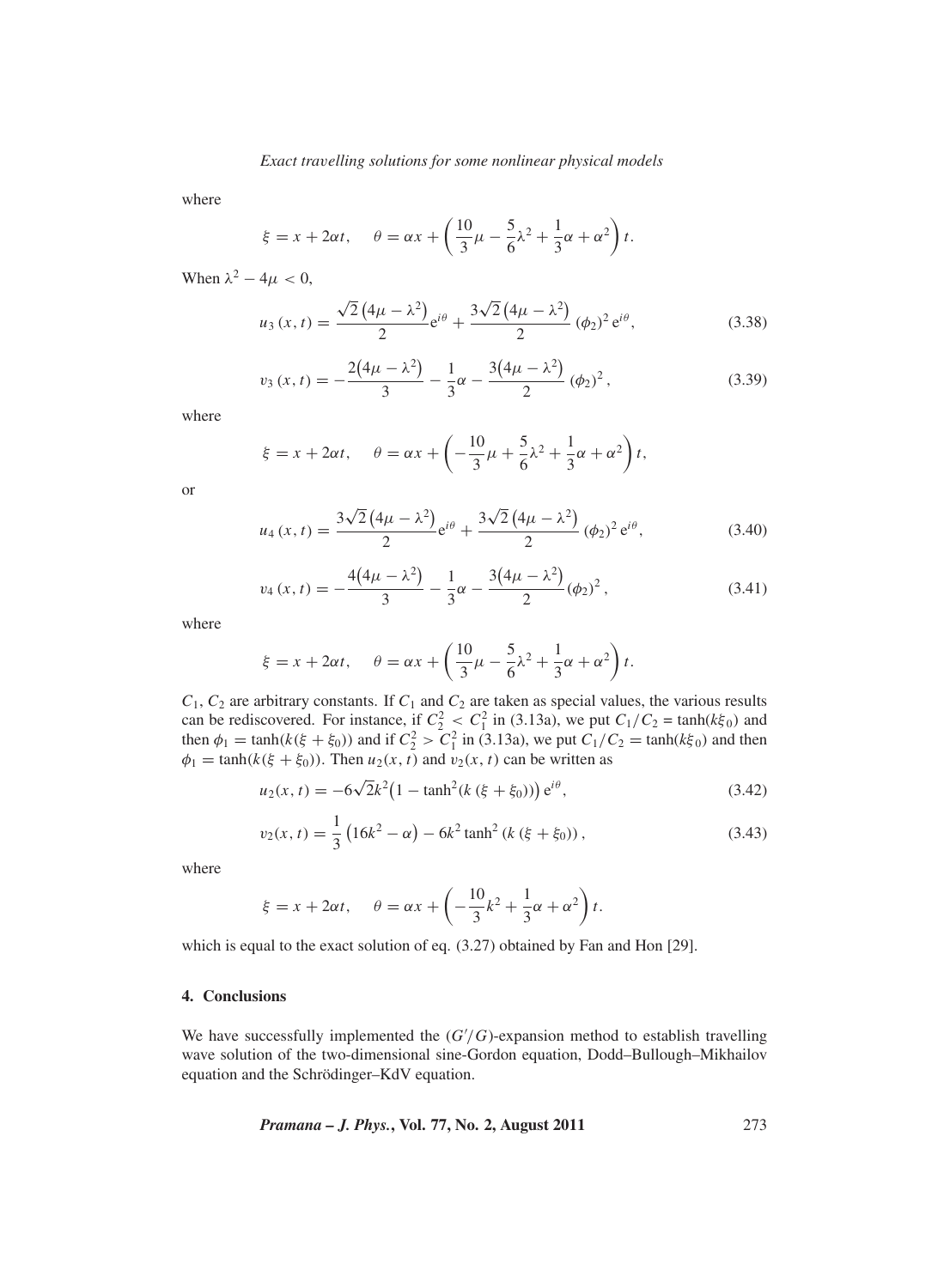- It is shown that nonlinear wave equations can be handled by the  $(G/G)$ -expansion method and that the performance of this method is reliable and effective and gives more solutions.
- $\bullet$  It is shown that the  $(G'/G)$ -expansion method is a special case of the simplest equation method and that the (*G* /*G*)-expansion method can be equivalent to the extended tan expansion method.

It should be noted that the availability of computer systems like Mathematica or Maple facilitates the tedious algebraic calculations. The method we have used in this paper is also standard, direct and computerizable, which allows us to solve complicated and tedious algebraic calculation. The exact solution obtained by this method can be used to check computer codes or as initial condition for computer programs that simulate processes in the corresponding system.

## **References**

- [1] W Malfliet, *Am. J. Phys.* **60**, 650 (1992)
- [2] W Malfliet and W Hereman, *Phys. Scr.* **54**, 563 (1996)
- [3] D D Ganji and M Abdollahzadeh, *Appl. Math. Comput.* **206**, 438 (2008)
- [4] J H He and X H Wu, *Chaos, Solitons and Fractals* **30**, 700 (2006)
- [5] J H He and M A Abdou, *Chaos, Solitons and Fractals* **34**, 1421 (2007)
- [6] X H Wu and J H He, *Chaos, Solitons and Fractals* **38**, 903 (2008)
- [7] M Yaghobi Moghaddam, A Asgari and H Yazdani, *Appl. Math. Comput.* **210**, 422 (2009)
- [8] A M Wazwaz, *Appl. Math. Comput.* **159**, 559 (2004)
- [9] S Liu, Z Fu, S Liu and Q Zhao, *Phys. Lett.* **A289**, 69 (2001)
- [10] E Fan and J Zhang, *Phys. Lett.* **A305**, 383 (2002)
- [11] M Hosseini, H Abdollahzadeh and M Abdollahzadeh, *J. Math. Comp. Sci.* **2**, 376 (2011)
- [12] N Roshan, N Roshan, H Abdollahzadeh, D D Ganji and M Abdollahzadeh, *Int. J. Nonlin. Dyn. Engng. Sci.* **2**, 247 (2010)
- [13] E J Parkes, B R Duffy and P C Abbott, *Phys. Lett.* **A295**, 280 (2002)
- [14] Y Zhou, M Wang and Y Wang, *Phys. Lett.* **A308**, 31 (2003)
- [15] G Cai, Q Wang and J Huang, *Int. J. Nonlin. Sci.* **2(2)**, 122 (2006)
- [16] P J Olver, *Application of Lie group to differential equation* (Springer, New York, 1986)
- [17] A Sadighi and D D Ganji, *Comput. Math. Appl.* **54**, 1112 (2007)
- [18] E Fan and H Zhang, *Phys. Lett.* **A246**, 403 (1998)
- [19] L Wang, J Zhou and L Ren, *Int. J. Nonlin. Sci.* **1(1)**, 58 (2006)
- [20] M Wang, X Li and J Zhang, *Phys. Lett.* **A372**, 417 (2008)
- [21] D D Ganji and M Abdollahzadeh, *J. Math. Phys.* **50**, 1 (2009)
- [22] S Zhang, J L Tong and W Wang, *Phys. Lett.* **A372**, 2254 (2008)
- [23] J Zhang, X Wei and Y Lu, *Phys. Lett.* **A372**, 3653 (2008)
- [24] R Abazari, *Comput. Fluids* **39**, 1957 (2010)
- [25] W Hauck, *Math. Methods Appl. Sci.* **24**, 1189 (2001)
- [26] J K Perring and T H R Skyrme, *Nucl. Phys.* **31**, 550 (1962)
- [27] E Infeld and G Rowlands, *Nonlinear wa*v*es, solitons and chaos* (Cambridge Univ. Press, Cambridge, 2000)
- [28] A Polyanin and V F Zaitsev, *Handbook of nonlinear partial differential equations* (CRC Press, Boca Raton, FL, 2004)